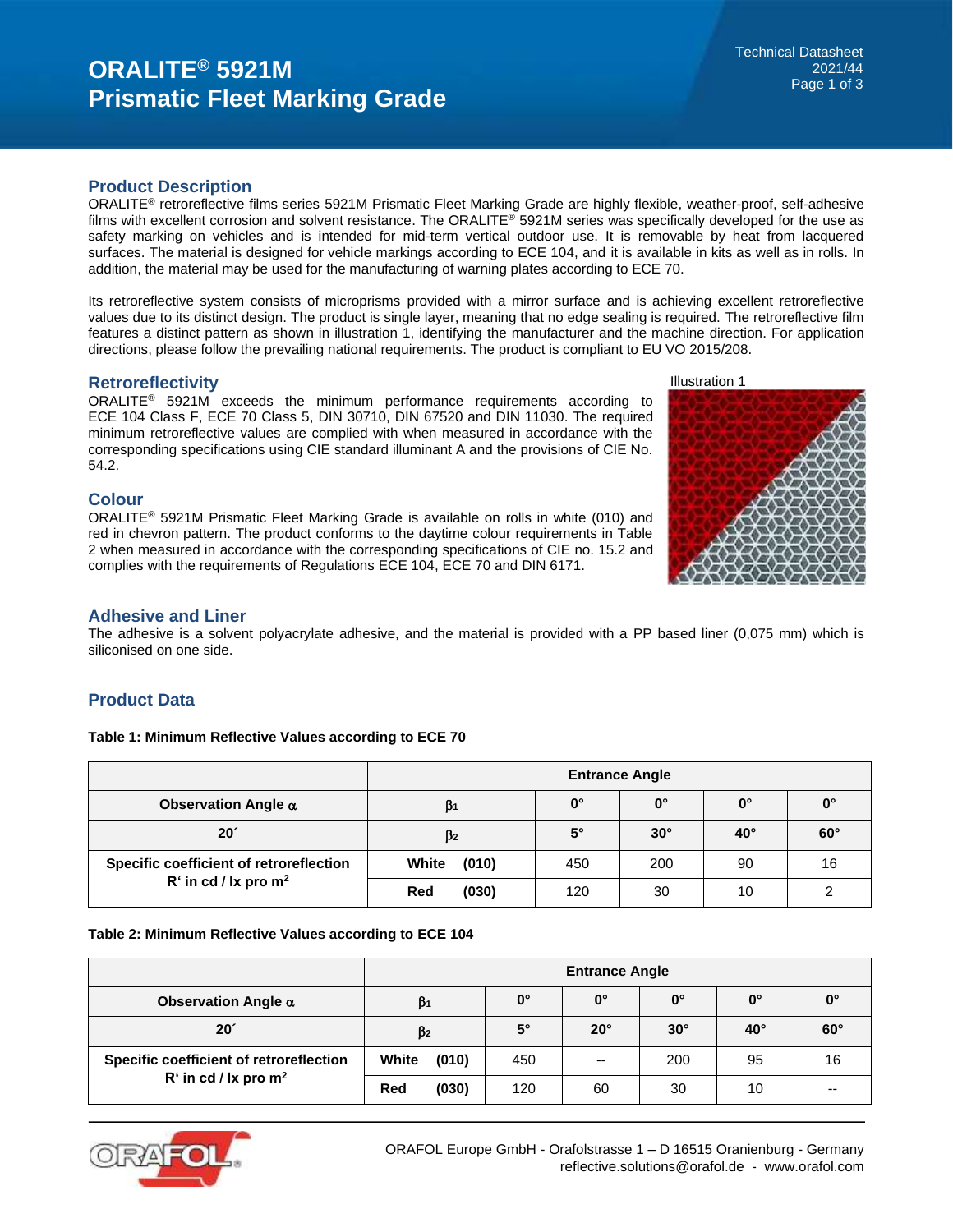## **Table 3: Minimum Reflective Values according to DIN 11030 and DIN 30710 (DIN 67520 Part 1 and Part 2, state as manufactured)**

|                       |                          | Specific coefficient of retroreflection $R^r$ in cd / $lx$ pro $m^2$ |                             |              |           |            |              |             |            |            |
|-----------------------|--------------------------|----------------------------------------------------------------------|-----------------------------|--------------|-----------|------------|--------------|-------------|------------|------------|
|                       | <b>Observation angle</b> |                                                                      | $0,2^\circ$<br>$0.33^\circ$ |              |           |            |              | $2^{\circ}$ |            |            |
| <b>Entrance angle</b> |                          | $5^\circ$                                                            | $30^\circ$                  | $40^{\circ}$ | $5^\circ$ | $30^\circ$ | $40^{\circ}$ | $5^{\circ}$ | $30^\circ$ | $40^\circ$ |
| White                 | (010)                    | 250                                                                  | 150                         | 110          | 180       | 100        | 95           | 5           | 2.5        | 1.5        |
| Red                   | (030)                    | 45                                                                   | 25                          | 15           | 25        | 14         | 13           |             | 0.4        | 0.3        |

## **Table 4: Daylight colours according to ECE 104 und ECE 70**

|       |       |              | Luminance |       |       |       |       |       |       |                |
|-------|-------|--------------|-----------|-------|-------|-------|-------|-------|-------|----------------|
|       |       |              |           |       |       | 3     |       | 4     |       | factor $\beta$ |
|       |       | $\mathbf{x}$ | v         | X     | v     | X     | v     | X     | v     |                |
| White | (010) | 0.300        | 0.270     | 0.385 | 0.355 | 0.345 | 0.395 | 0.260 | 0.310 | $\geq 0.25$    |
| Red   | (030) | 0.690        | 0.310     | 0.595 | 0.315 | 0.560 | 0.350 | 0.650 | 0.350 | $\geq 0.03$    |

### **Table 5: Daylight colours according to DIN 6171, new condition**

|       |       |             | <b>Colour coordinates</b> |       |       |       |       |       |       |                |  |
|-------|-------|-------------|---------------------------|-------|-------|-------|-------|-------|-------|----------------|--|
|       |       |             |                           |       |       | 3     |       | 4     |       | factor $\beta$ |  |
|       |       | $\mathbf x$ | v                         | X     | v     | X     | v     | X     | ν     |                |  |
| White | (010) | 0.305       | 0.315                     | 0.335 | 0.345 | 0.325 | 0.355 | 0.295 | 0.325 | $\geq 0.27$    |  |
| Red   | (030) | 0.735       | 0.265                     | 0.700 | 0.250 | 0.610 | 0.340 | 0.660 | 0.340 | $\geq 0.03$    |  |

# **Physical and chemical properties**

| Thickness <sup>(1)</sup> (without protective paper)   | $0.34$ mm                                                                                                            |
|-------------------------------------------------------|----------------------------------------------------------------------------------------------------------------------|
| Temperature resistance (3)                            | Adhered to aluminium, -40° C to +82° C                                                                               |
| Seawater resistance (DIN 50021)                       | Adhered to aluminium: after 100 h/23° C no variation                                                                 |
| Resistance to solvents and chemicals                  | With expert application resistant to most oils, grease, fuels,<br>aliphatic solvents, weak acids, salts and alkalis  |
| <b>Resistance to cleaning agents</b>                  | Adhered to aluminium, 8h in alkaline solution (0.5% household<br>agents) at room temperature and 65° C: no variation |
| Adhesive power (1) (FINAT-TM 1 after 24h, stainless   | >15 N/25 mm (≈ 1 inch)                                                                                               |
| Shelf life (2)                                        | 1 year                                                                                                               |
| <b>Application temperature</b>                        | $> +10^{\circ}$ C                                                                                                    |
| Service life $(3)$<br>under vertical outdoor exposure | 5 years (unprinted)                                                                                                  |

 $\frac{(1)}{(1)}$  average  $\frac{(2)}{(2)}$  in original packaging, at 20 $^{\circ}$  C and 50% relative humidity  $\frac{(3)}{(3)}$  standard central European climate